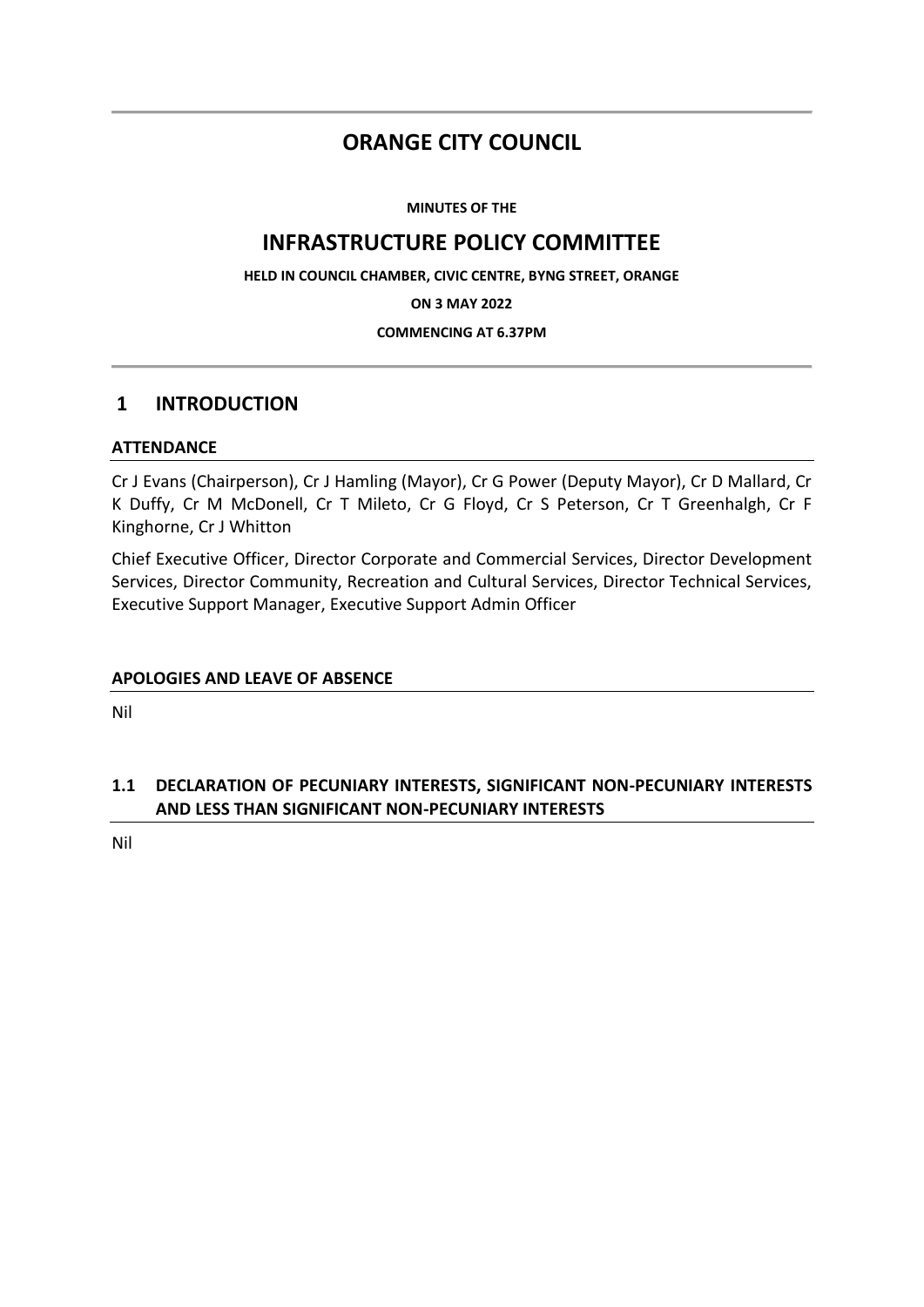# **2 COMMITTEE MINUTES**

## **2.1 MINUTES OF THE CITY OF ORANGE TRAFFIC COMMITTEE MEETING - 12 APRIL 2022** TRIM REFERENCE: 2022/536

# **RESOLVED - 22/129 Cr K Duffy/Cr S Peterson**

- 1 That Council acknowledge the reports presented to the City of Orange Traffic Committee at its meeting held on 12 April 2022.
- 2 That Council determine recommendations 3.1, 3.2 and 3.3 from the minutes of the City of Orange Traffic Committee meeting of 12 April 2022.
	- 3.1 Orange Runners Club Hiney Road and Bargwanna Road 2022 Events That Council approve this event subject to a change in the Conditional Approval for the start and finish line for the Hiney Road event to be the eastern end of Hiney Road (Huntley Road) not Forest Road.
	- 3.2 Event Orange Show 14 May 2022
		- 1 That Council support the temporary reduction of the speed limit on Leeds Parade (Phillip to Margaret), Phillip Street (Leeds to Noreen) and Margaret Street (Leeds to Mirral) to 40 km/h during 14 May 2022.
		- 2 That Council support the temporary lifting of No Stopping restrictions for 300m on the railway side of Leeds Parade between Margaret Street and Phillip Street during 14 May 2022.
		- 3 That the costs of implementing these measures by Council staff be borne by the applicant.
	- 3.3 Definition of Prescribed Parking Angles William Street (between March and Dalton Streets) That Council alter the parking angle prescription in William Street as shown in Figure A, between March Street and Dalton Street.
- 3 That the minutes of the City of Orange Traffic Committee at its meeting held on 12 April 2022 be adopted.

For: Cr J Hamling, Cr K Duffy, Cr J Evans, Cr G Floyd, Cr T Greenhalgh, Cr F Kinghorne, Cr D Mallard, Cr M McDonell, Cr T Mileto, Cr S Peterson, Cr G Power, Cr J Whitton Against: Nil Absent: Nil